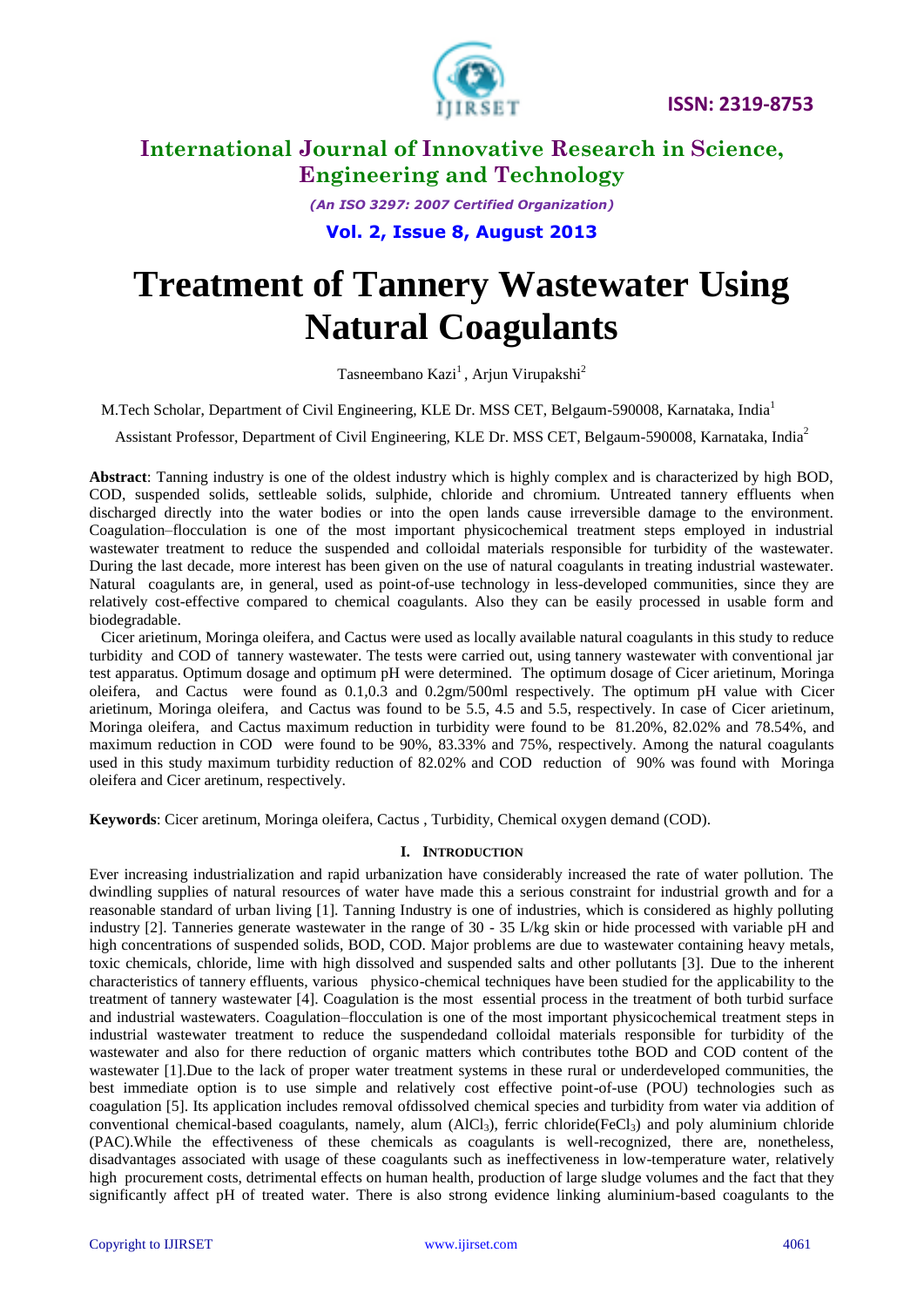

*(An ISO 3297: 2007 Certified Organization)*

### **Vol. 2, Issue 8, August 2013**

development of Alzheimer's disease in human beings. It is therefore desirable to replace these chemical coagulants withplant-based coagulants to counteract the afore mentioned drawbacks [5].

#### **II. MATERIALS AND METHODOLOGY**

In this study Cicer arietinum(Chickpea), Moringa oleifera(Drumstick seeds), and Cactus were used as natural coagulants . Cicer arietinum(Chickpea) ,Moringa oleifera were obtained from local market of Belgaum city and cactus is collected from road side which is proved to be species Opuntia ficus indica.



Fig 2.1: Cicer arietinum plant Fig 2.2: Moringa oleifera seeds Fig 2.3: Cactus Opuntia ficus indica

### *A. Preparation of Natural Coagulants*

Cicer aretinum seeds were removed from the hulls and the seeds were ground to fine powder and sieved to get particles of the size 600 μm [6]. Moringa oleifera seeds were removed from the pods, kept for sun dry, and external shells were removed. Mature seeds showing no signs of discoloration, softening, or extreme desiccation were used. The seed kernels were ground to fine powder and sieved to get particles of the size 600 μm [7]. Dry Opuntia powder was prepared by cutting fresh opuntia species into strips of 1cm width and followed by drying at 60°C for 24 hours. Dry Opuntia species was ground in a grinder and sieved to get particles of the size 600 μm [8].



Fig. 2.4: Cicer aretinum powder, Moringa oleifera powder and Cactus powder

### *B. Coagulation Studies*

Jar test is the most widely used experimental methods for coagulation-flocculation. A conventional jar test apparatus was used in the experimentsto coagulate sample of Tannery waste water using natural coagulants.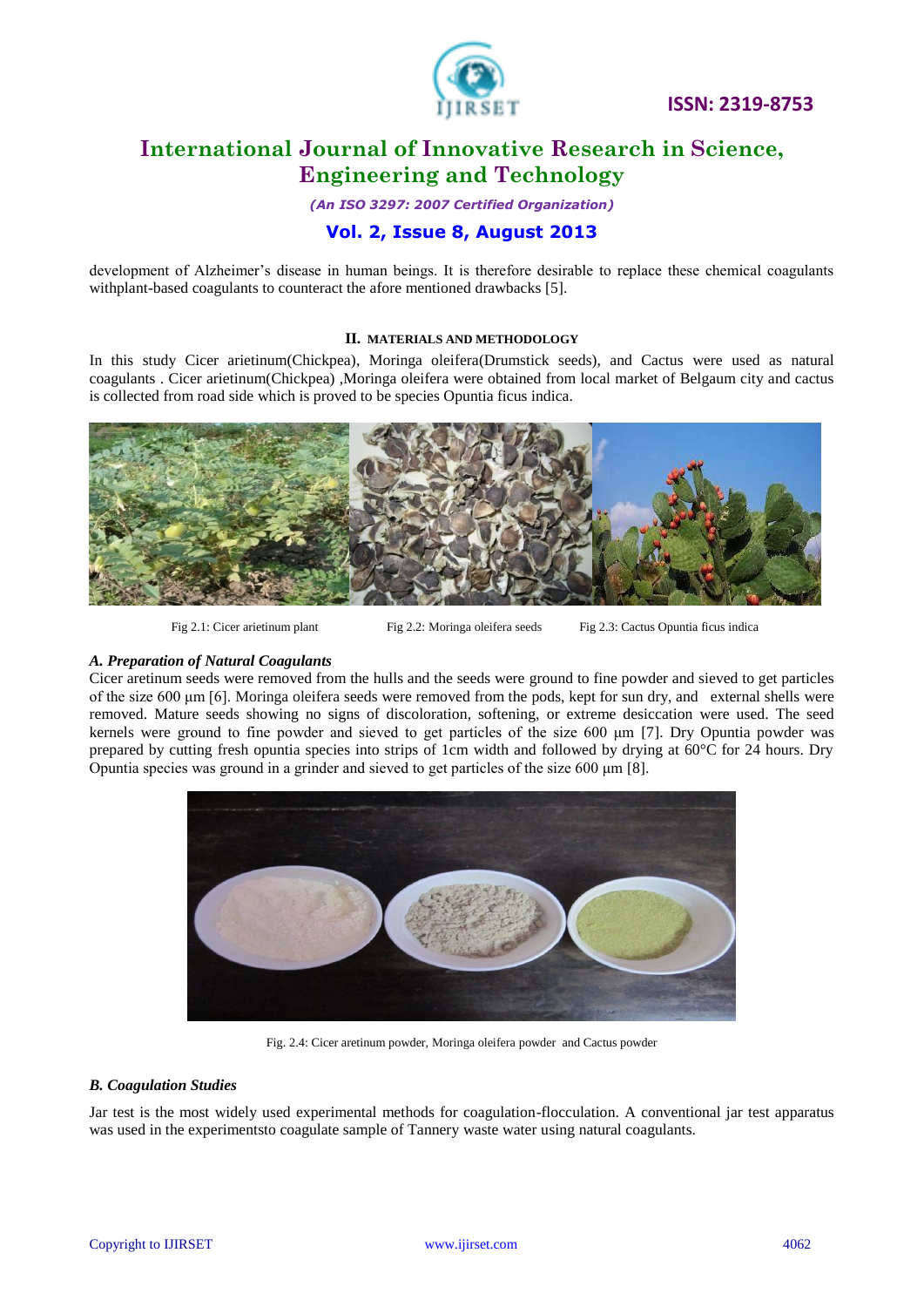

*(An ISO 3297: 2007 Certified Organization)*

**Vol. 2, Issue 8, August 2013**



Fig 2.5: A conventional jar test apparatus

It was carried out as a batch test, accommodating a series of six beakers together of 1 litre capacity with six spindle steel paddles. Before operating the jar test, the sample was mixed homogenously.

This study consists of batch experiments involving rapid mixing, slow mixing and sedimentation. The apparatus consists of six beakers to be agitated simultaneously. 500 ml of the Tannery wastewater samples was put in to each 6 one-liter beakers and placed under jar test apparatus. The required dose of previously prepared powder of Cicer aretinum, Moringa oleifera and Cactus i.e., 0.05, 0.1, 0.2, 0.3, 0.4, 0.5 gm/500ml was added simultaneously. The paddles were inserted in the jars, the apparatus was switched on and the whole procedures in the jar test were conducted in different rotating speed, which consist of rapid mixing (100 rotation per minute, rpm) for 1 minute and slow mixing (30rpm) for 10 minutes. After the agitation being stopped, the suspensions were allowed to settle for 20 minutes [8]. Finally, a sample was withdrawn using a pipette from the middle of supernatant for physicochemical measurements, so that the effect of coagulant dose on coagulation could be studied.Then, the samples ought to be measured for turbidity, COD for representing an initial concentration.

#### *C. Optimization of Coagulant Dosage and pH*

The optimum dosage and pH of the natural coagulants can be evaluated by using jar test apparatus. The pH of original Tannery wastewater was 5.5. The study was conducted to evaluate optimum dosage by varying the dosage as 0.05, 0.1, 0.2, 0.3, 0.4, 0.5 gm/500ml at original pH of tannery wastewater i.e 5.5. Using the optimum dosage optimum pH for different coagulants is determined. The optimum pH is determined for each coagulant by varying the pH of Tannery wastewater as 3.5, 4.5, 5.5, 6.5, 7.5 and 8.5 at optimum dosages of 0.1, 0.3, and 0.2gm/500ml of Cicer aretinum, Moringa oleifera and Cactus respectively.

### **III. RESULTS AND DISCUSSIONS**

The optimum dosage and optimum pH of Tannery wastewater for NC1 and NC2 and NC3 are shown in the Figure 3.1 and Figure 3.2.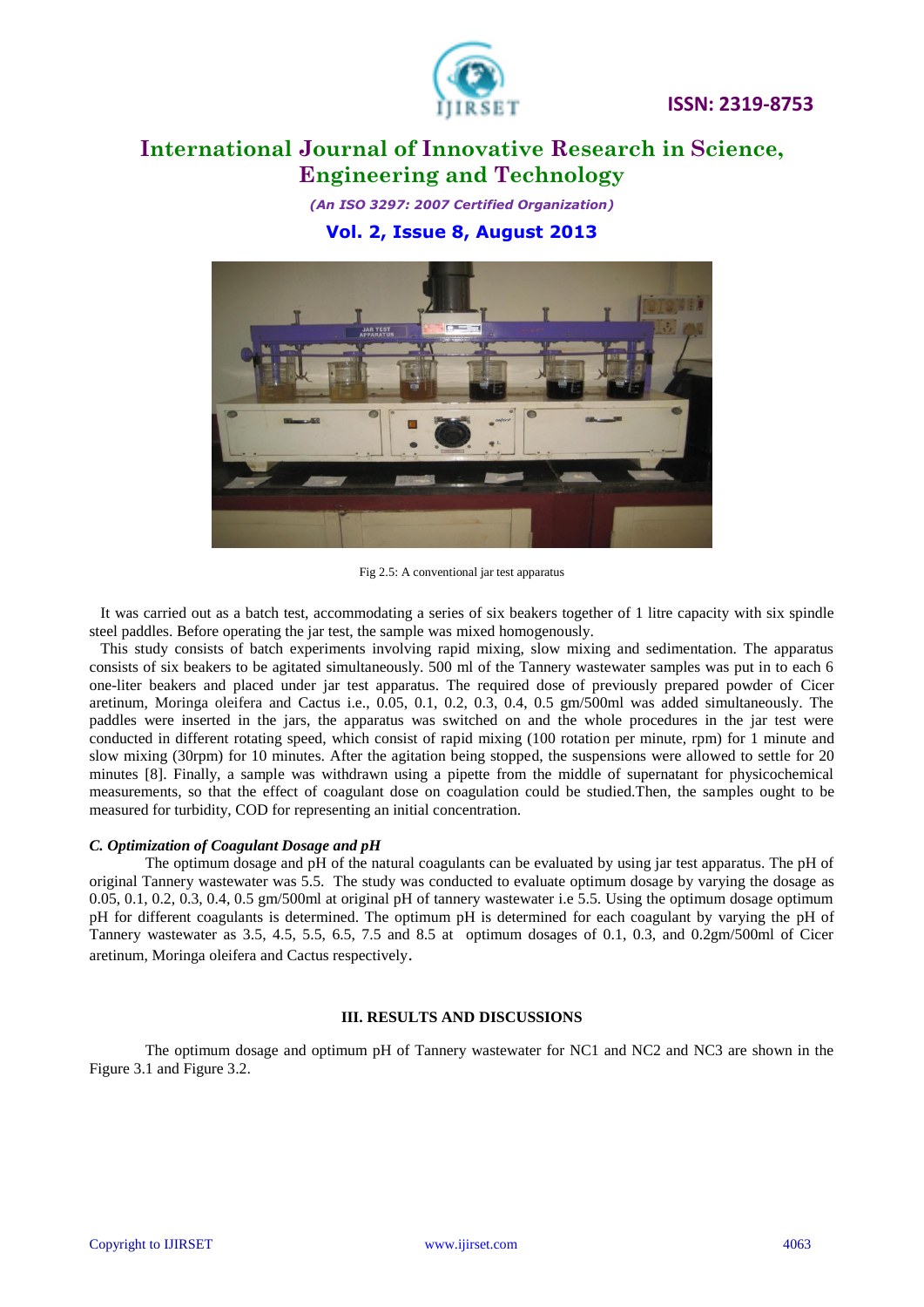

*(An ISO 3297: 2007 Certified Organization)*

**Vol. 2, Issue 8, August 2013**



Fig. 3.1: Optimum dosage of natural coagulants



Fig. 3.2 : Optimum pH of tannery wastewater with optimum dosage of coagulants

### *A. TREATMENT OF TANNERY WASTEWATER WITH NATURAL COAGULANTS*

### **1) Treatment of Tannery Wastewater using Cicer aretinum (NC1)**

The effluent from tannery wastewater was treated with Cicer aretinum seed powder with optimum dosage of 0.1gm/500ml at optimum pH=5.5 for the reduction of turbidity and COD. Variation in the COD at every 2,000mg/l concentration is carried out. The results obtained after the analysis are represented in Fig. 3.3 and 3.4 respectively for Turbidity and COD.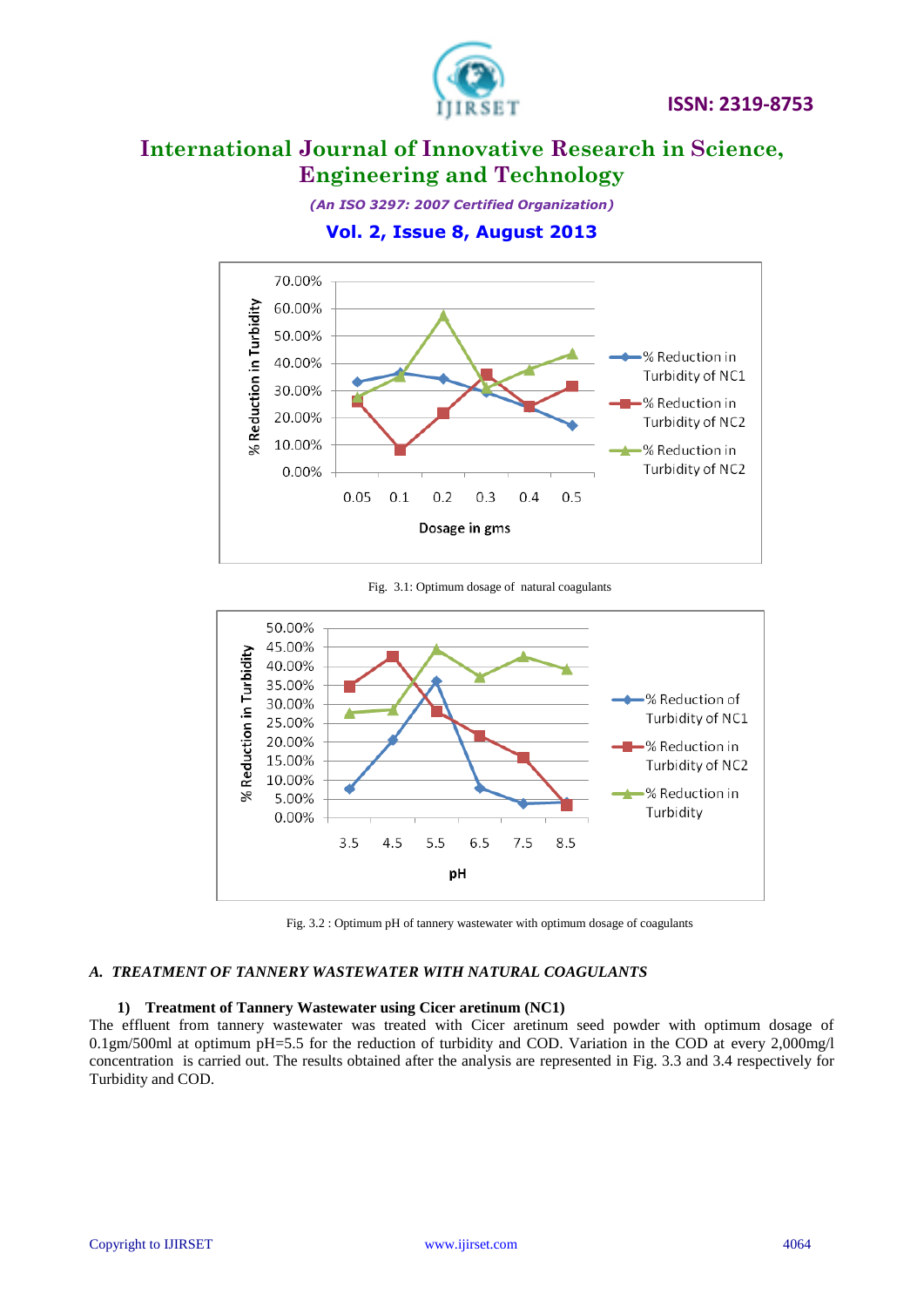

*(An ISO 3297: 2007 Certified Organization)*

### **Vol. 2, Issue 8, August 2013**



Fig. 3.3: Influence of Cicer aretinum on reduction of Turbidity

Initially, the COD concentration is varied at the rate of 2,000mg/L. The maximum reduction in turbidity is found at 8,000mg/L of 77.95%. Further, the experiments were carried out between 6,000mg/L to 10,000mg/L at every 500mg/L of COD concentration. Then the maximum reduction in turbidity obtained is 81.20% at 8,500mg/L of COD concentration. Asrafuzzaman et al.[11] studied the reduction efficiencies of Moringa oleifera, Dolichos lablab, Cicer aretinum in treatment of synthetic water and reported that Cicer aretinum is most effective in reduction of turbidity up to 95.89%.



Fig. 3.4: Influence of Cicer aretinum on reduction of COD

Initially, the COD concentration is varied at the rate of 2,000mg/L. The maximum reduction in turbidity is found at 8,000mg/L of 77.95% . Further, the experiments were carried out between 6,000mg/L to 10,000mg/L at every 500mg/L of COD concentration. Then the maximum reduction in turbidity obtained is 81.20% at 8,500mg/L of COD concentration. Asrafuzzaman et al.[6] studied the reduction efficiencies of Moringa oleifera, Dolichos lablab, Cicer aretinum in treatment of synthetic water and reported that Cicer aretinum is most effective in reduction of turbidity up to 95.89%.

### **2) Treatment of Tannery Wastewater using Moringa oleifera**

The effluent from tannery wastewater was treated with Moringa oleifera seed powder for the reduction of Turbidity and COD. Variation in the COD at every 2,000 mg/l is carried out with optimum dosage 0.3gm/500ml of Moringa oleifera and pH 4.5. The results obtained after the analysis are presented in Fig 3.5, 3.6, respectively, for turbidity and COD.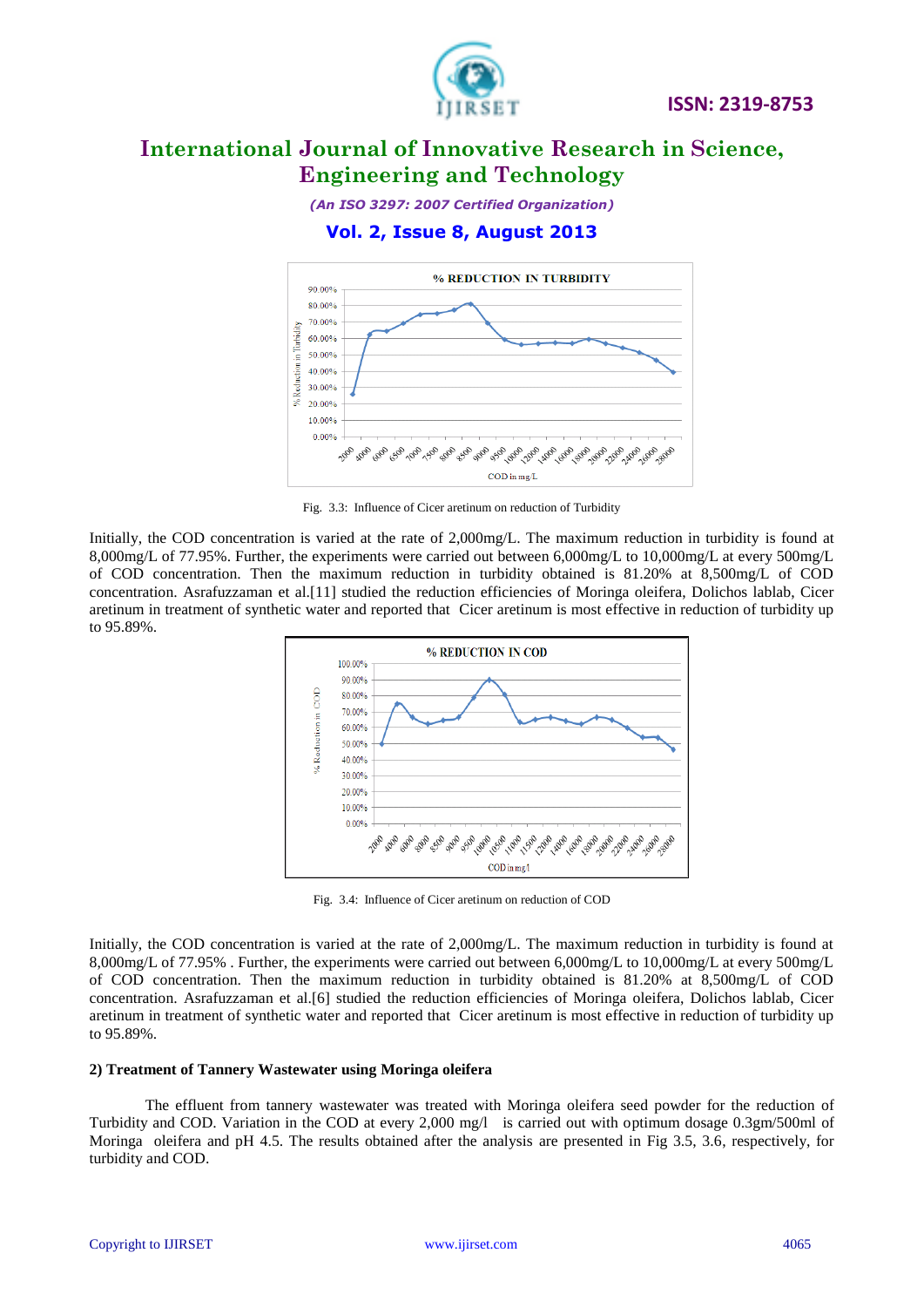

*(An ISO 3297: 2007 Certified Organization)*

### **Vol. 2, Issue 8, August 2013**



Fig. 3.5: Influence of Moringa oleifera on reduction of Turbidity

Initially, the COD concentration is varied at the rate of 2,000mg/L. The maximum reduction in turbidity is found at 8,000mg/L of 77.38%. Further, the experiments were carried out between 6,000mg/L to 10,000mg/L at every 500mg/L of COD concentration. Then the maximum reduction in turbidity obtained is 82.02% at 8,500mg/L of COD concentration.



Fig. 3.6: Influence of Moringa oleifera on reduction of COD

Initially, the COD concentration is varied at the rate of 2,000mg/L. The maximum reduction in COD is found at 18,000mg/L of 83.33% . Further, the experiments were carried out between 16,000mg/L to 20,000mg/L at every 500mg/L of COD concentration. But the maximum reduction in COD remains the same (83.33%). Veeramalini et al.[9] reported that 500mg/l Moringa oleifera reduces COD by 37% in treatment of textile wastewater.

### **3) Treatment of Tannery Wastewater using Cactus**

 The effluent from tannery wastewater was treated with Cactus powder for the reduction of Turbidity and COD. Variation in the COD at every 2000mg/l concentration is carried out with optimum dosage 0.2gm/500ml of Cactus at pH 5.5. The results obtained after the analysis are represented in Fig. 3.7 and 3.8 respectively for Turbidity and COD.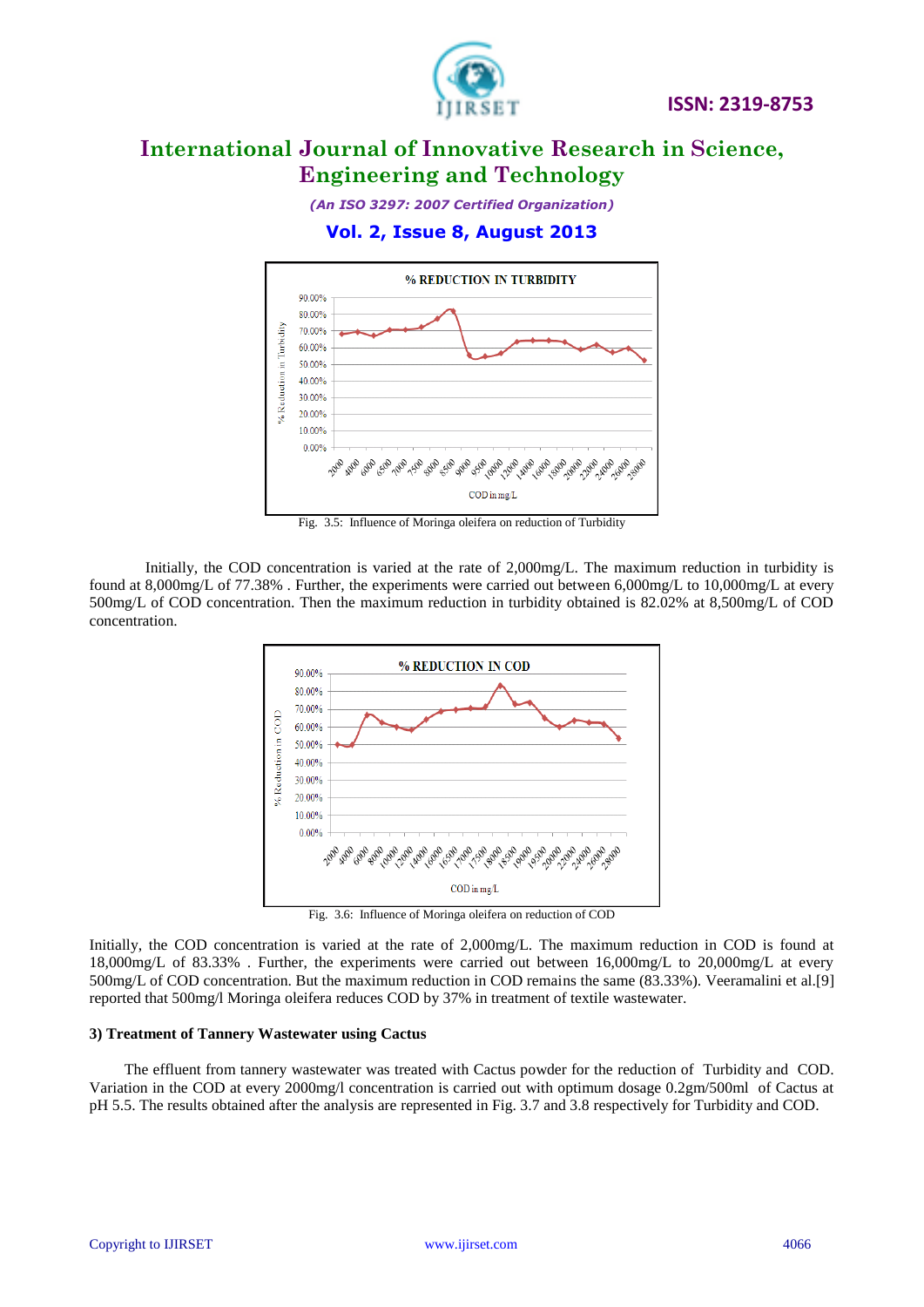

*(An ISO 3297: 2007 Certified Organization)*

### **Vol. 2, Issue 8, August 2013**



Fig. 3.7: Influence of Cactus on reduction of Turbidity

Initially, the COD concentration is varied at the rate of 2,000mg/L. The maximum reduction in turbidity is found at 10,000mg/L of 78.54%. Further, the experiments were carried out between 8,000mg/L to 12,000mg/L at every 500mg/L of COD concentration. But the maximum reduction in turbidity remains the same (78.54%). Similar results were also reported by Yang et al. [10]. They reported, a maximum reduction in turbidity was found to be 98% and 70% for estuarine and river water respectively, and also Shilpa et al.[11] reported a maximum turbidity removal efficiency of 89.03% was found for lake water when treated with Cactus.



 Initially, the COD concentration is varied at the rate of 2,000mg/L. The maximum reduction in COD is found at 16,000mg/L of 75.00%. Further, the experiments were carried out between 14,000mg/L to 18,000mg/L at every 500mg/L of COD concentration. Then the maximum reduction in COD obtained is 80.65% at 15,500mg/L of COD concentration.

### *B. Comparison of Efficiency of Natural Coagulants*

|  |  | Table 3.1: Comparison of efficiency of Natural Coagulants |  |
|--|--|-----------------------------------------------------------|--|
|--|--|-----------------------------------------------------------|--|

| <b>Natural</b><br>coagulant | <b>Turbidity</b> | <b>COD</b> |
|-----------------------------|------------------|------------|
| Cicer aretinum              | 81.20%           | 90.00%     |
| Moringa oleifera            | 82.02%           | 83.33%     |
| Cactus                      | 78.54%           | 80.65%     |